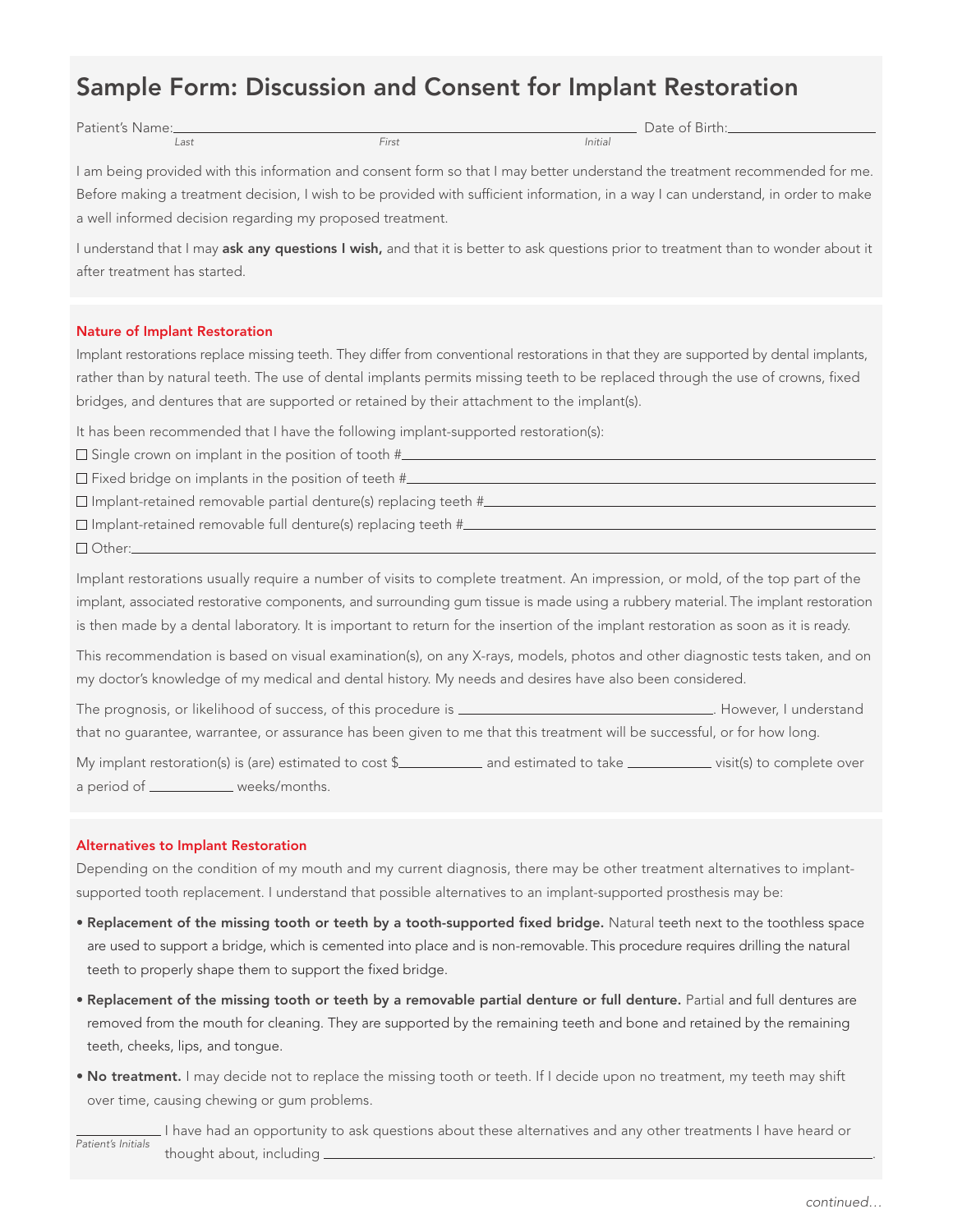## Risks of Implant Restoration

I have been informed and fully understand that there are certain inherent and potential risks associated with implant restorations. I understand that I may experience pain or discomfort during and/or after treatment. I understand that an implant restoration may not relieve my symptoms or meet my expectations for comfort, function, or esthetics. I understand that I may notice slight changes in my bite. I understand that during and for several days following treatment, I may experience stiff and sore jaws from keeping my mouth open.

I understand that it is possible for an infection or other problems to occur in or around an implant site and/or the surrounding gums, and that I may need antibiotics and/or other procedures, such as periodontal (gum) surgery around the implant, to treat the infection. I understand this may occur during or after treatment. I understand that my gums may recede after the completion of my implant restoration. This condition may also require periodontal (gum) surgery. I understand that poor eating habits, poor oral habits (smoking, tobacco chewing, fingernail biting, etc.), poor oral hygiene, and certain medical conditions or medicines will negatively affect how long my implant restoration lasts.

I understand that I may be given a topical anesthetic and/or local anesthetic injection. Although rare, it is possible that patients may have an allergic reaction to these medications. Adverse reactions to anesthetic medications are possible, such as lightheadedness, dizziness or drowsiness. Please contact Dr. \_\_\_\_\_\_\_\_\_\_\_\_\_\_\_\_\_\_\_\_\_\_\_\_\_\_\_\_\_\_\_ if numbness remains more than a few hours or if you develop a rash. I understand that the injection area(s) may be uncomfortable following treatment and that my jaw may be stiff and sore from the anesthetic injection. I also understand that temporary or permanent injury to nerves and/or blood vessels from the injection may occur. Nerve disturbances may include pain or numbness, and/or unusual sensations such as itching, burning, or tingling of the lip, tongue, chin, teeth, and/or mouth tissues.

Other foreseeable risks not stated above include:

I have had an opportunity to ask questions about these risks and any other risks I have heard or thought about, including . Patient's Initials

continued…